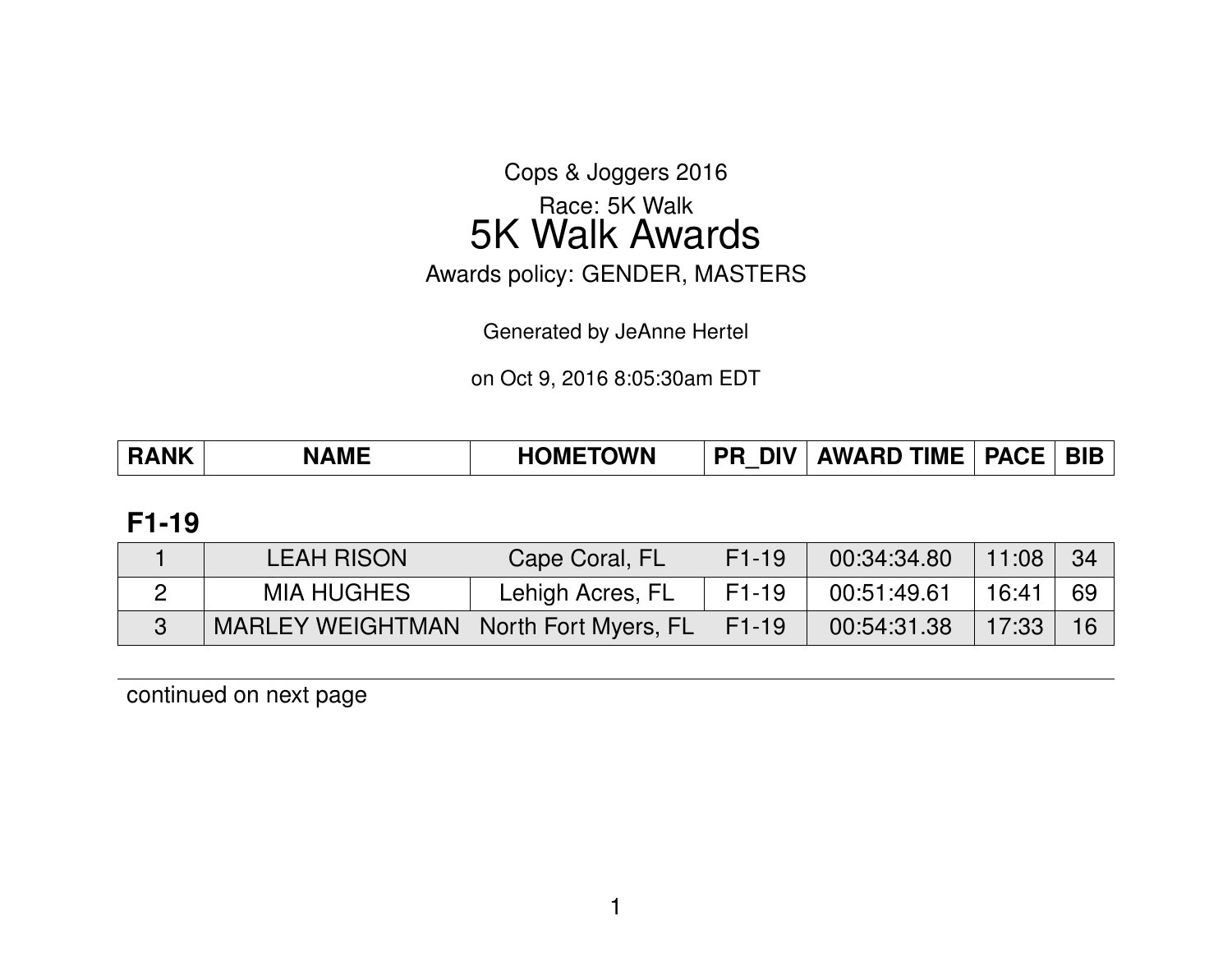#### continued from previous page

| <b>RANK</b> | <b>NAME</b>            | <b>HOMETOWN</b> |        | PR DIV   AWARD TIME   PACE   BIB |       |    |
|-------------|------------------------|-----------------|--------|----------------------------------|-------|----|
| F20-49      |                        |                 |        |                                  |       |    |
|             | <b>KRISTA KASPRZAK</b> | Fort Myers, FL  | F20-49 | 00:44:28.43                      | 14:19 | 35 |
| 2           | <b>JENNIFER HOPPES</b> | Fort Myers, FL  | F20-49 | 00:45:57.56                      | 14:48 | 56 |
| 3           | ROBIN DENNARD          | Cape Coral, FL  | F20-49 | 00:49:55.28                      | 16:05 | 33 |

### **F50-99**

| <b>CATHY JOKICH</b>   | Fort Myers, FL   F50-99 |                | $00:40:00.74$   12:53 |         | 60   |
|-----------------------|-------------------------|----------------|-----------------------|---------|------|
| <b>GEORGIA WOOD</b>   | Naples, FL              | F50-99         | 00:43:49.40           | 14:07 L | - 37 |
| <b>DIANE JACOBSEN</b> | Fort Myers, FL          | $\vert$ F50-99 | 00:44:22.09           | 14:17   | -36  |

# **M1-19**

| CHRISTIAN BALLOVERAS   Cape Coral, FL   M1-19   00:53:00.95   17:04   64 |                                                  |  |  |
|--------------------------------------------------------------------------|--------------------------------------------------|--|--|
| LIAM MINTIER                                                             | Fort Myers, FL   M1-19   00:53:36.17   17:16   5 |  |  |

## **M20-49**

|                        | <b>JASON POWELLA</b> | Cape Coral, FL   M20-49   00:50:26.84   16:15   58 |  |  |  |  |  |
|------------------------|----------------------|----------------------------------------------------|--|--|--|--|--|
| continued on novt nogo |                      |                                                    |  |  |  |  |  |

continued on next page